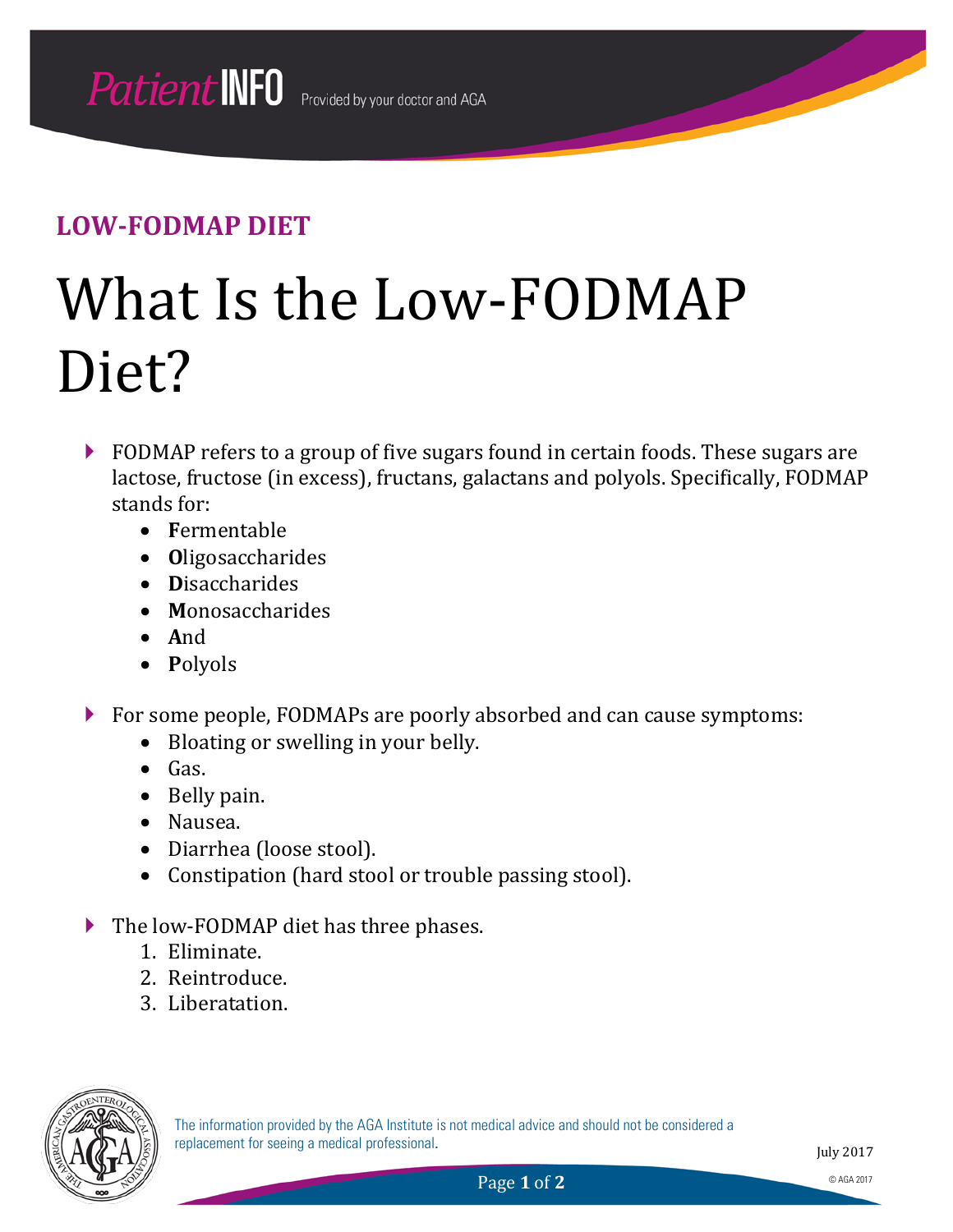

- It is very important to work with your doctor or dietitian when thinking about following the low-FODMAP diet.
- ▶ Do not start the low-FODMAP diet until your doctor or dietitian tells you to and gives you detailed instructions on how to follow the diet the right way.

Please refer to the full list of high-FODMAP foods in the "Getting Started" section.



The information provided by the AGA Institute is not medical advice and should not be considered a replacement for seeing a medical professional.

July 2017

Page 2 of 2 © AGA 2017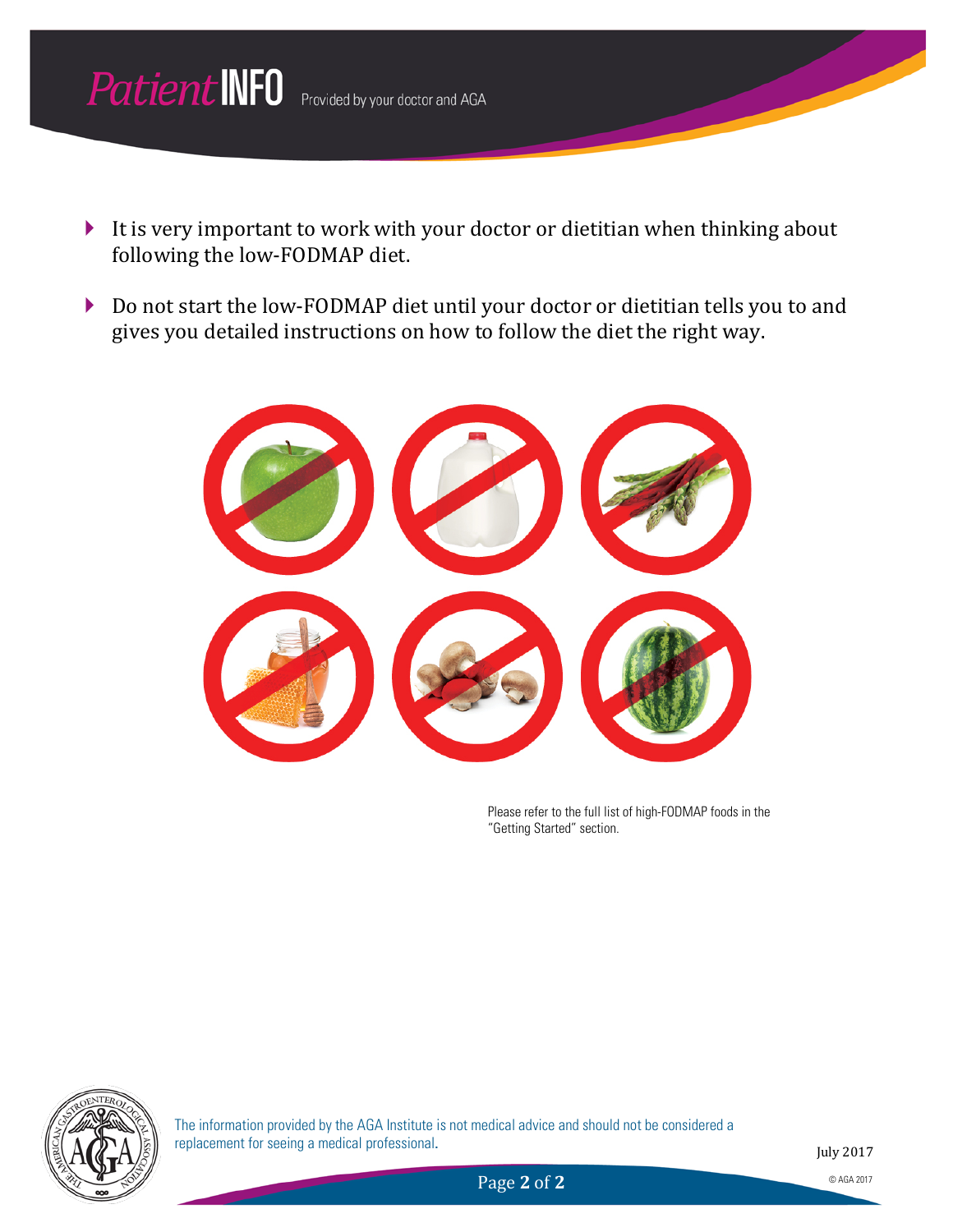# Who Should Be on the Low-FODMAP Diet?

Certain health conditions can be helped by the low-FODMAP diet. These health issues include:

- Irritable bowel syndrome with diarrhea (IBS-D).
- Irritable bowel syndrome-mixed (both diarrhea and constipation; IBS-M).
- Functional diarrhea (chronic loose stool with no belly pain).
- Bloating or swelling of the stomach that won't go away.
- Non-Celiac gluten sensitivity.
- Celiac disease, if there are still GI symptoms while disease is under control, as stated by your doctor.
- Inflammatory bowel disease (IBD), if there are still GI symptoms while disease is under control, as stated by your doctor.
- Small intestine bacterial overgrowth (SIBO).

The low-FODMAP diet is not for everyone. If you are having general GI symptoms, other simpler steps, such as a better diet, more exercise and reduced stress, may help. **Be sure to talk to your doctor or dietitian before starting the low-FODMAP diet.**

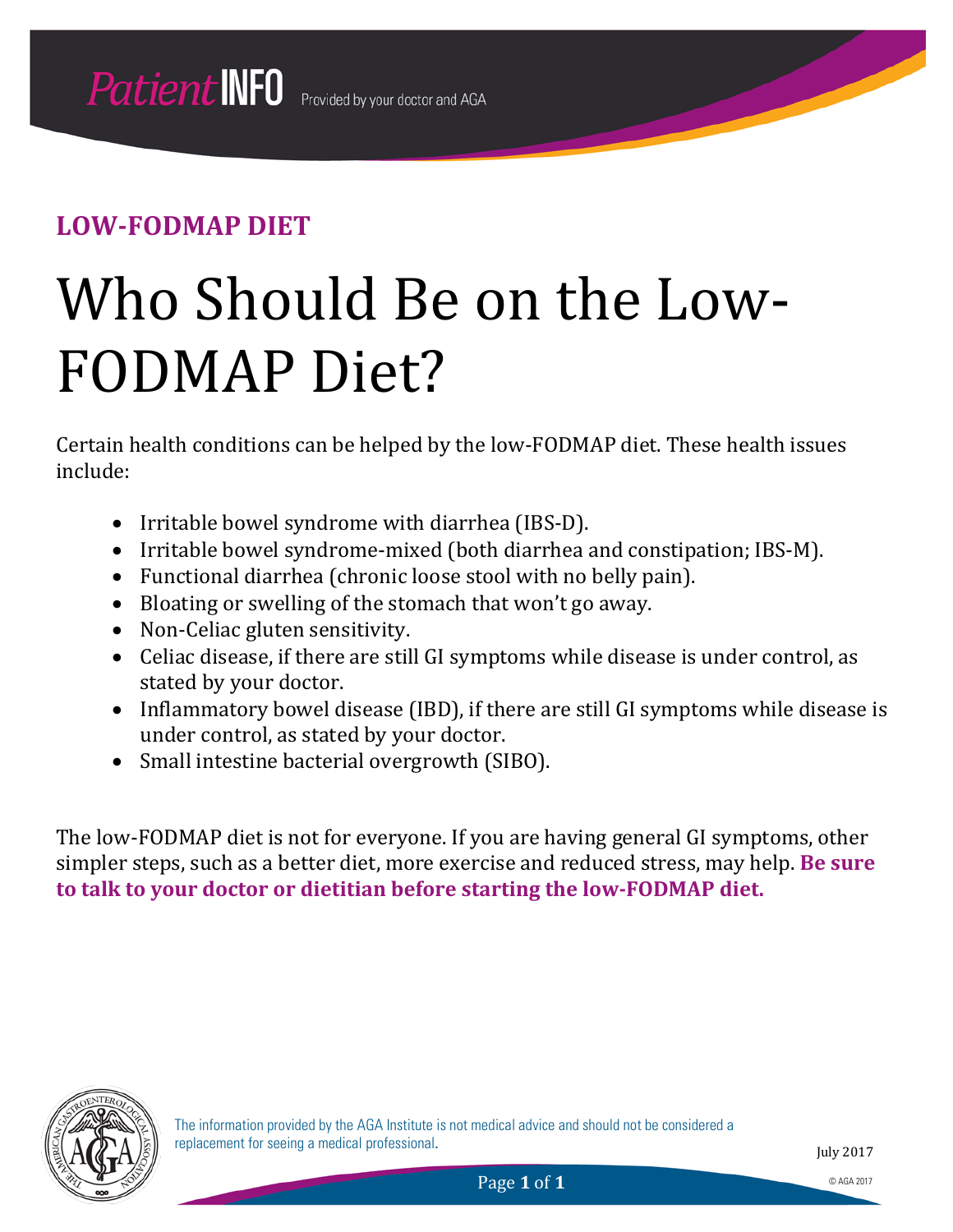# Starting the Low-FODMAP Diet

The low-FODMAP diet uses three phases to figure out which foods are causing your symptoms. Speak with a doctor or registered dietitian before starting the low-FODMAP diet.

**Phase one is an elimination phase** when high-FODMAP foods are removed from the diet for a period of four weeks. **Phase two is a reintroduction phase** when high-FODMAP foods are brought back into the diet in a structured manner to help determine which of the five sugars trigger GI symptoms. **Phase three is the liberation phase.**

### **Phase One**

- Remove all high-FODMAP foods from the diet; remove any foods you have true allergic reactions to as well, even if they are low in FODMAPs.
- This phase should only be done for about four weeks.
- Common high-FODMAP foods are:
	- Some fruits, such as:
		- o Apples.
		- o Apricots.
		- o Blackberries.
		- o Cherries.
		- o Mangoes.
		- o Nectarines.
		- o Pears.
		- o Plums.
		- o Watermelon.

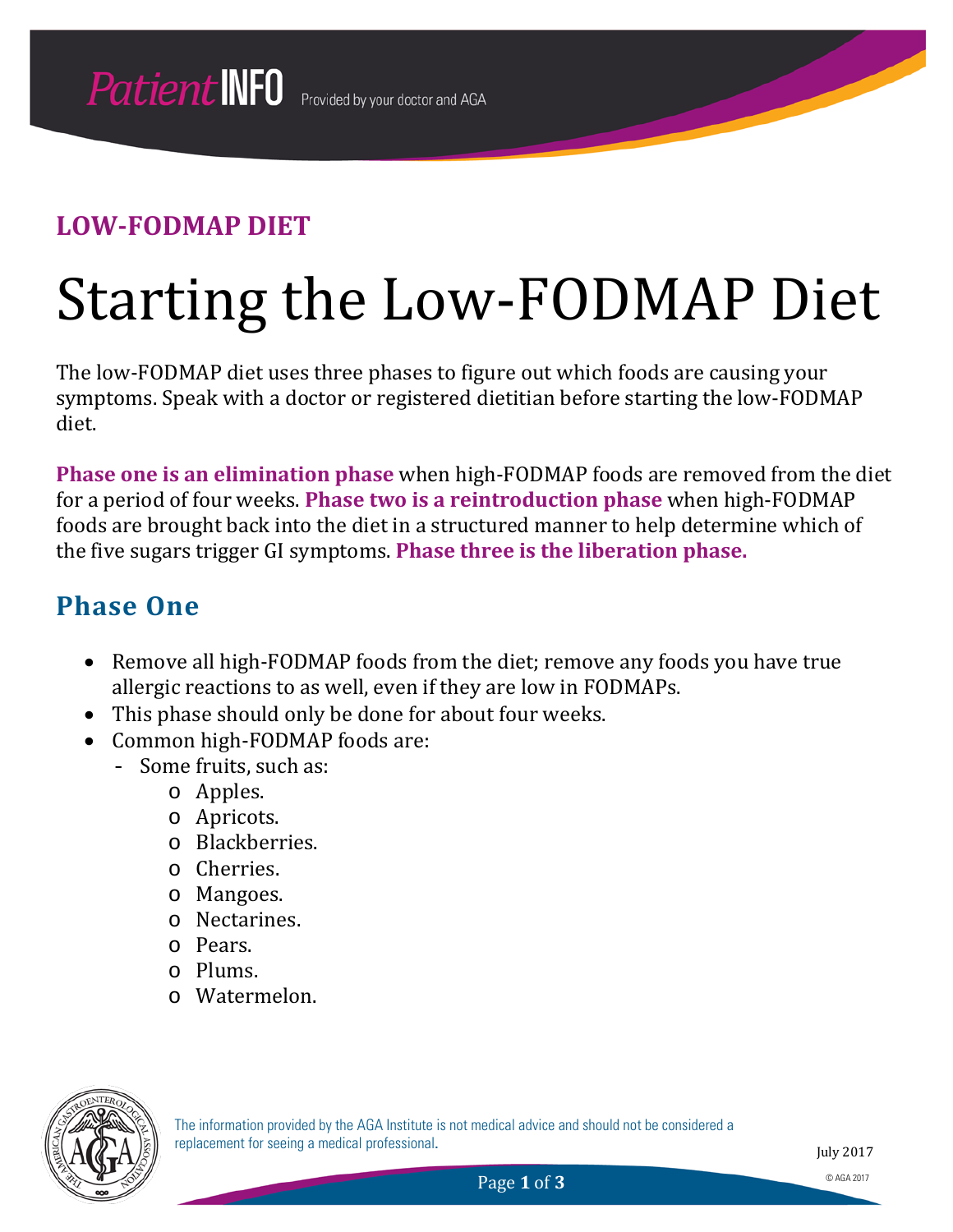- Some veggies, such as:
	- o Artichokes.
	- o Asparagus.
	- o Beans.
	- o Cabbage.
	- o Cauliflower.
	- o Garlic.
	- o Lentils.
	- o Mushrooms.
	- o Onions.
	- o Sugar snap or snow peas.
- Some dairy, such as:
	- o Milk.
	- o Yogurt.
	- o Custard.
	- o Ice cream.
- Some sweeteners, such as:
	- o High-fructose corn syrup.
	- o Honey.
- Foods that have sweeteners ending in "-ol" (many candies or gum), such as:
	- o Sorbitol.
	- o Mannitol.
	- o Xylitol.
	- o Maltitol.

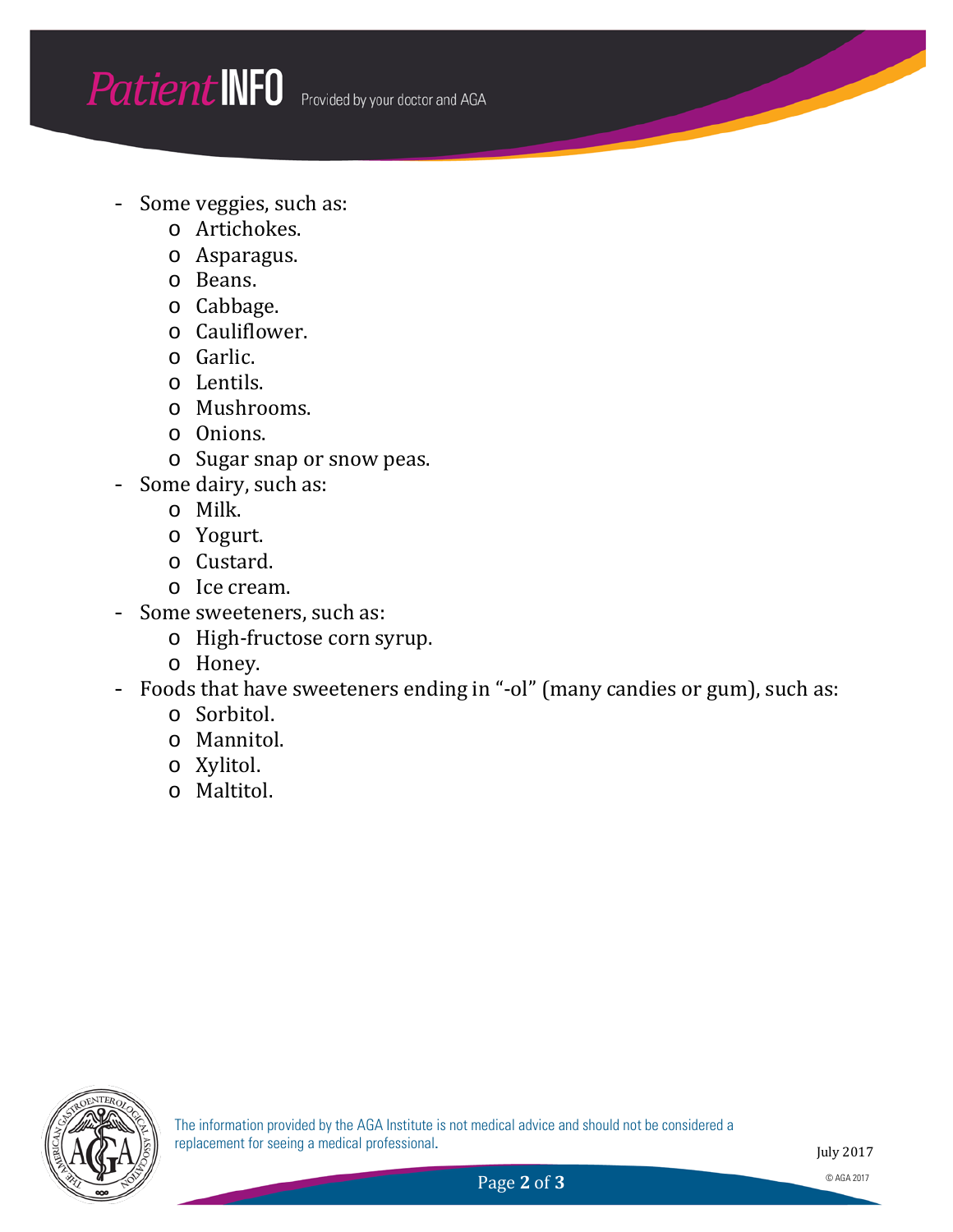#### **Phase Two**

- Working with your doctor or dietitian, you will be guided on how to bring certain foods from each of the five high-FODMAP sugar categories back into the diet and how much of them to eat.
- You will keep track of how you feel after eating certain foods to help you and your doctor or dietitian figure out which sugars are causing your symptoms and at what amounts.
- The results will not be the same for each person.

#### **Phase Three**

- The third and final phase of the low-FODMAP diet is when your dietitian and/or doctor looks over the results of Phase Two and helps you come up with the most liberated, least restricted diet plan possible.
- This phase helps you ease in to permanent diet changes to help keep symptoms at bay.

#### Low-FODMAP Diet – What to Know:

- The low-FODMAP diet can help some people with GI issues, like gas, bloating and diarrhea, by getting rid of certain foods that can cause those symptoms.
- You should work with your doctor and a dietitian before starting the low-FODMAP diet.
- The low-FODMAP diet is done in three phases: Phase one gets rids of all high-FODMAP foods, phase two slowly adds them back in and phase three creates a plan to more permanently get rid of symptoms.

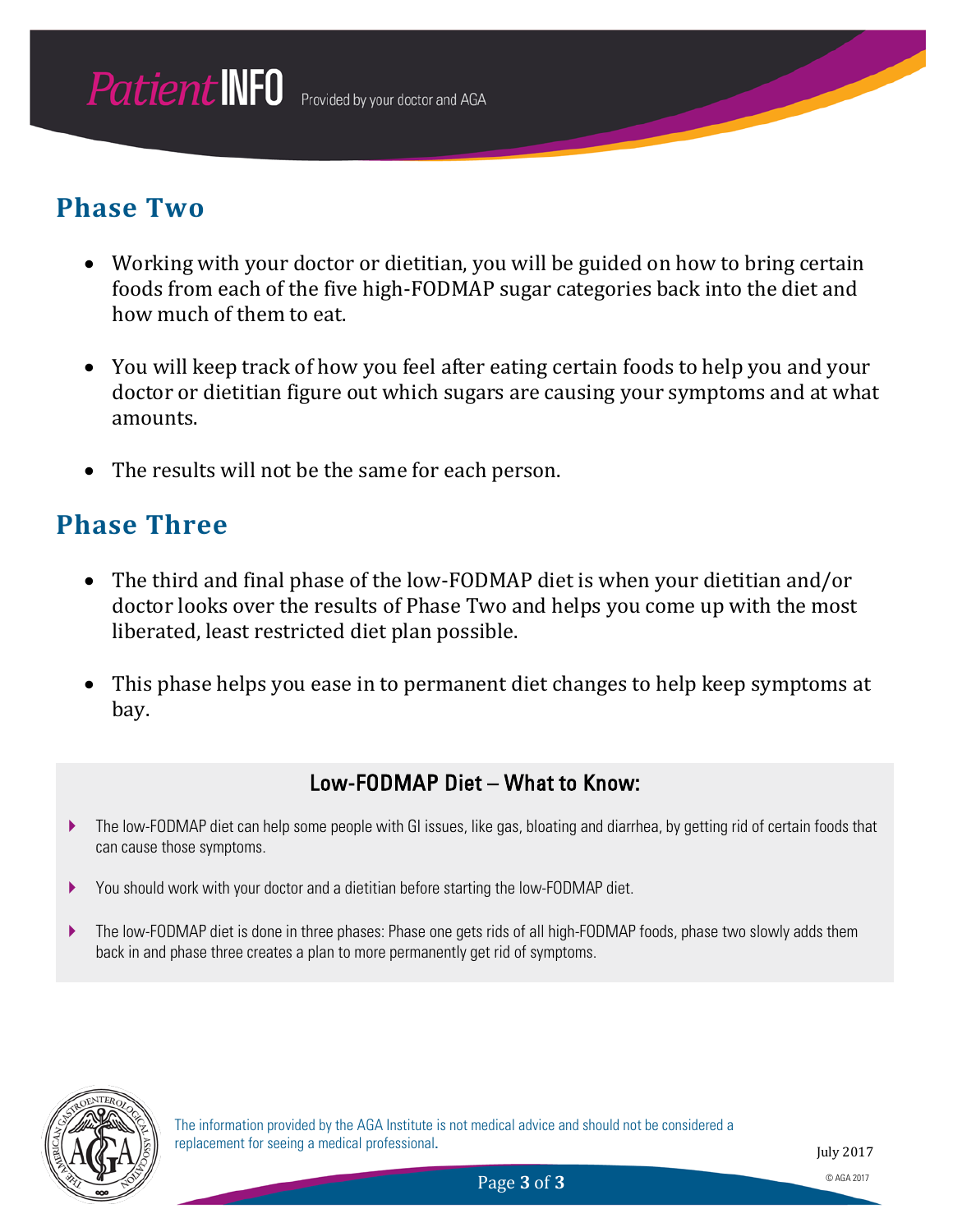## Low-FODMAP Diet Resources

Starting the low-FODMAP diet can seem a bit overwhelming at first. **Work with your doctor and a skilled dietitian to make a plan that you can follow**. Doing so can calm any nerves about the diet and greatly help your health.

Below you will find tips on how to read food labels to help you better stick to the low-FODMAP diet. By having good information and a supportive health-care team, you can take on the low-FODMAP diet!

### **How to Read Food Labels for the Low-FODMAP Diet**

- The easiest way to read food labels is to choose foods without labels! No label reading is needed when you choose unprocessed, low-FODMAP fruits, veggies, grains, nuts, seeds and sweeteners. All pure animal proteins (chicken, fish, turkey, eggs, beef, etc.) and fats (olive oil, canola oil, butter, etc.) are low-FODMAP.
- When choosing more processed foods, look for ones with only recognizable ingredients. The smaller the ingredients list, the better.
- Remember to bring any FODMAP lists given to you by your doctor and dietitian to the grocery store with you to make it easier to shop.